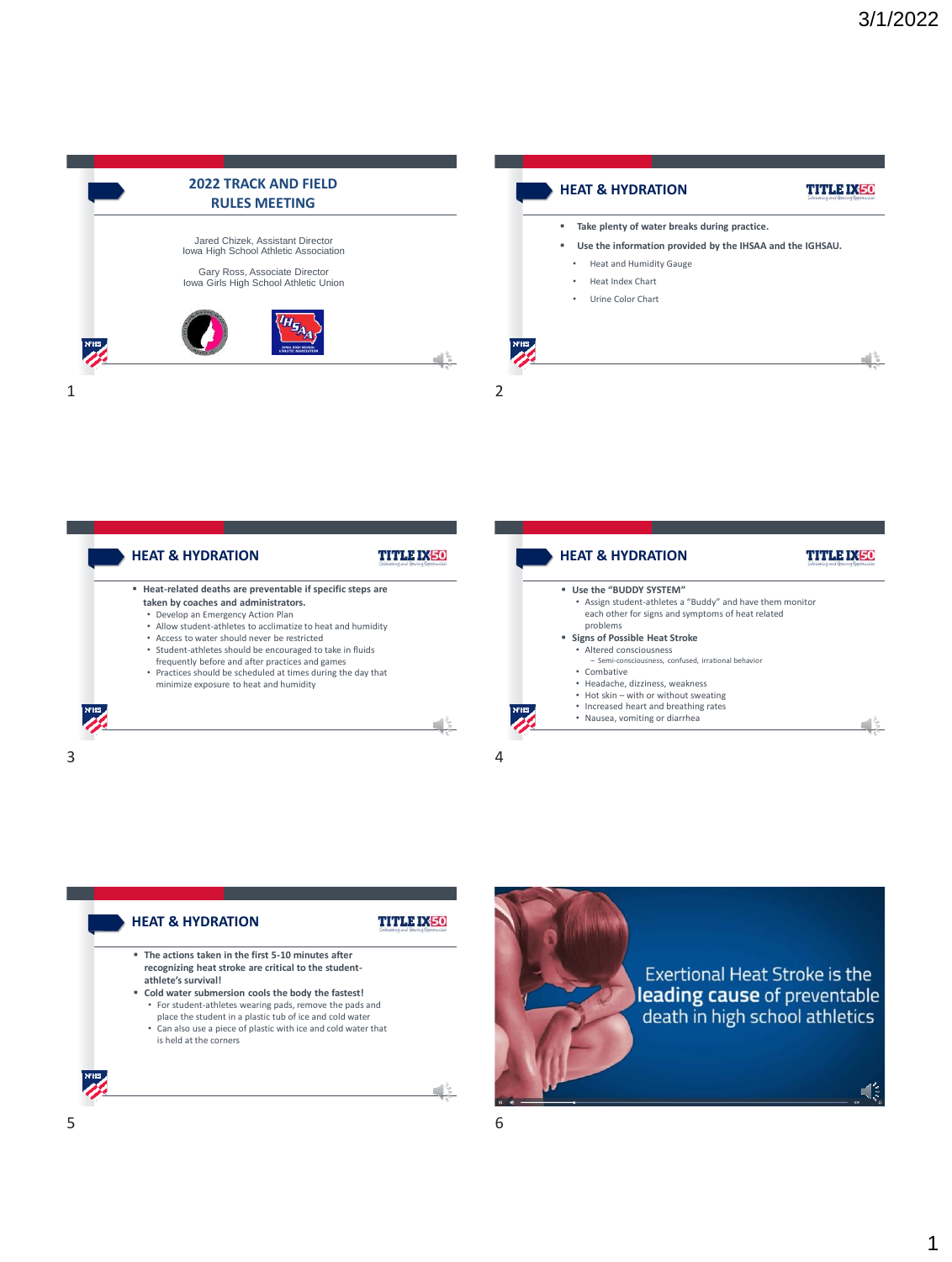



 $\sqrt{\frac{2}{3}}$ 

 $7$ 



 $\mathbb{Q}^{\mathbb{Z}}_{\mathbb{R}^n}$ 

 $\sqrt{\frac{2}{\pi}}$ 





 $\frac{1}{2}$ 

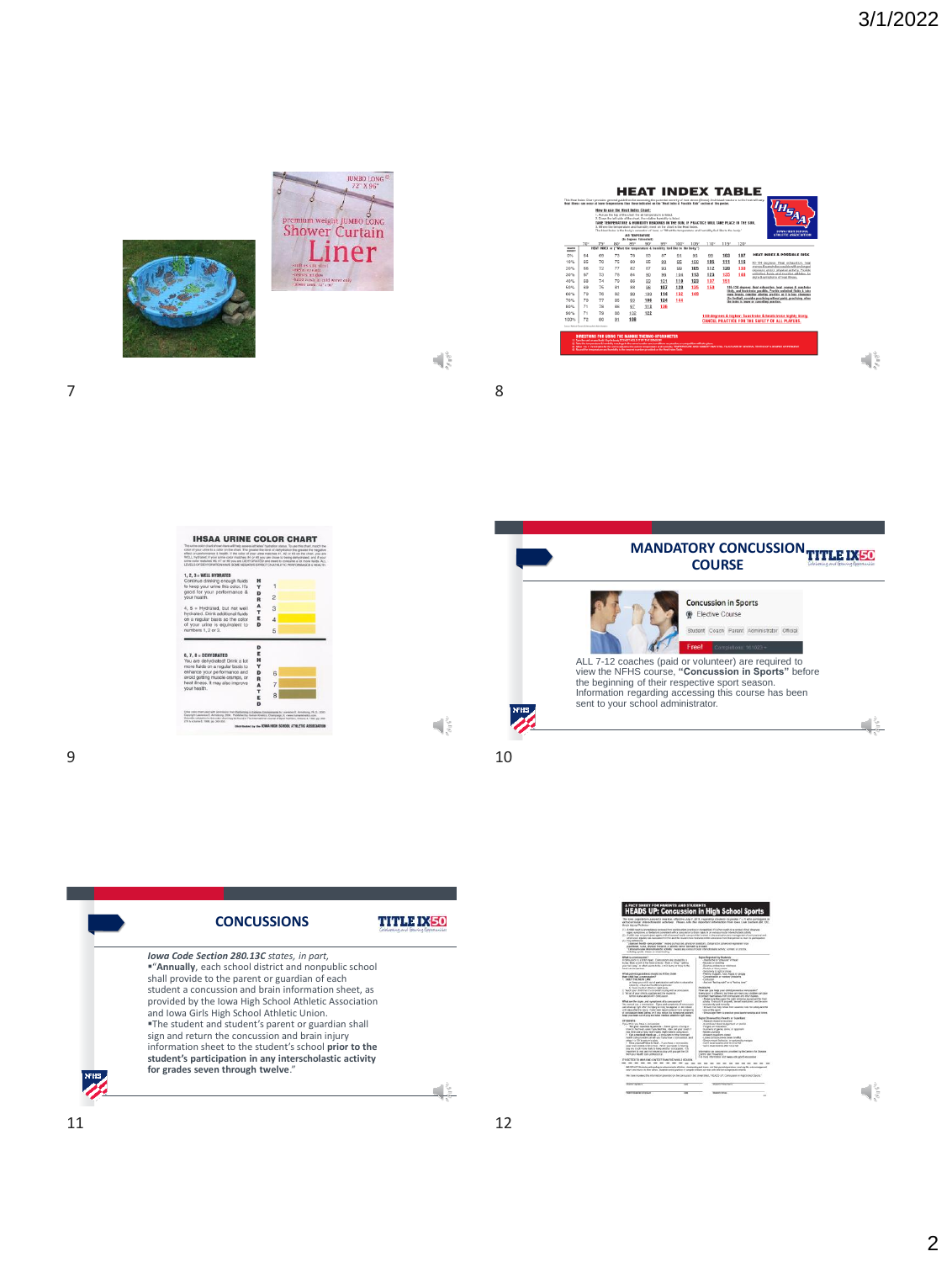| <b>CONCUSSIONS</b>                                        | elebrating and Catholina Cea |
|-----------------------------------------------------------|------------------------------|
| <b>Jowa Code Section 280.13C continued -</b>              |                              |
| "If a student's coach or contest official observes signs, |                              |
| symptoms, or behaviors consistent with a concussion       |                              |
| or brain injury in an extracurricular interscholastic     |                              |
| activity, the student shall be immediately removed        |                              |
| from participation.                                       |                              |
| "A student who has been removed from participation        |                              |
| shall not recommence such participation until the         |                              |
| student has been evaluated by a licensed health care      |                              |
| provider trained in the evaluation and management of      |                              |
| concussions and other brain injuries and the student      |                              |
| has received written clearance to return to               |                              |
| participation from the health care provider."             |                              |



**TITLE IX50 CONCUSSIONS** Contest Official Removal - Iowa law requires a **contest official who observes** signs, symptoms, or behaviors consistent with a concussion or brain injury during scrimmages, contests, etc., **to remove the student from participation immediately and that official, or a designated contest official at the contest/event, must receive the written clearance to return** from a licensed health care provider **before the student can return to participation in that contest/event**, including an event that takes place over multiple days.  $15$  and  $16$ 





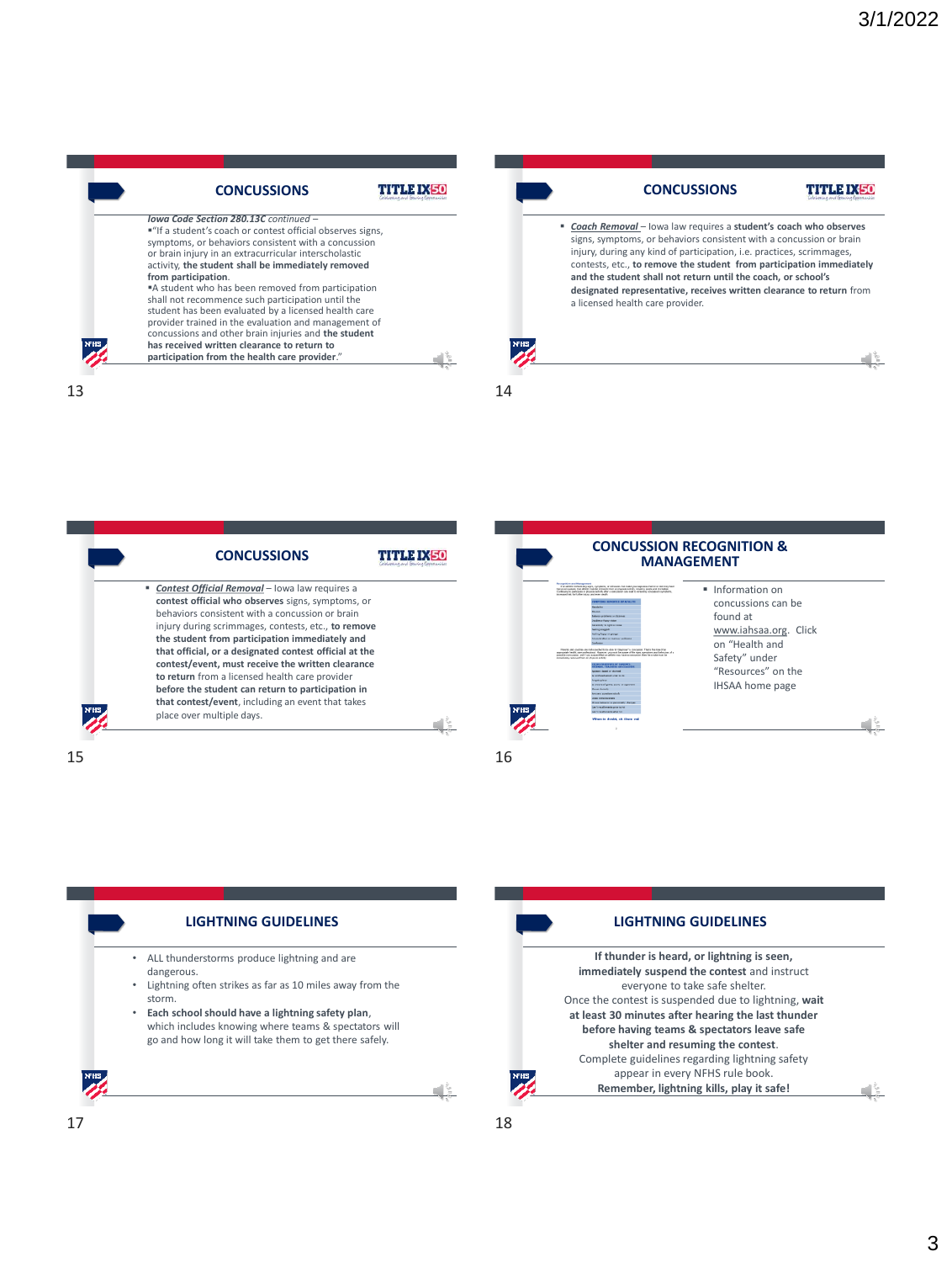$\mathbb{R}$ 

|                                                                                                                                                         | <b>COMMITTEE</b>                                                                          | <b>CLASSIFICATIONS</b>                                                                                                                                                                                                                                                                                                                                                                                                                                                                                                                                                                                                                                                                                                                                                                                                                                                                                                              |  |
|---------------------------------------------------------------------------------------------------------------------------------------------------------|-------------------------------------------------------------------------------------------|-------------------------------------------------------------------------------------------------------------------------------------------------------------------------------------------------------------------------------------------------------------------------------------------------------------------------------------------------------------------------------------------------------------------------------------------------------------------------------------------------------------------------------------------------------------------------------------------------------------------------------------------------------------------------------------------------------------------------------------------------------------------------------------------------------------------------------------------------------------------------------------------------------------------------------------|--|
| Jeff Bissen(Chair)<br>Scot Lamm<br><b>Greg Williams</b><br><b>Blaire Puls</b><br>Jon Pedersen<br>Mark Tigges<br>3 openings to be filled in coming weeks | Glenwood<br>Mount Pleasant<br>Monticello<br>Hudson<br>Central Decatur<br>Clive (Official) | In the sport track and field, member schools that are placed in different classes due<br>to cooperative agreement decisions made by other member schools, shall remain<br>in the same class. The member school will be placed in the lower of the two split<br>classifications. Member schools placed in different classes, based on the member<br>school's decision to have different cooperative programs for each gender or<br>cooperative programs with different schools, will remain in different classifications<br>and be assigned to state qualifying events as classified. Member schools will not be<br>allowed the choice to participate in a higher classification. In order for<br>classifications to be determined in a timely manner, no new cooperative program<br>will be accepted, nor will any existing cooperative program be allowed to dissolve<br>after 5:00 pm Friday, March 18, 2022 for track and field. |  |
|                                                                                                                                                         |                                                                                           | <b>NFHS</b><br>20                                                                                                                                                                                                                                                                                                                                                                                                                                                                                                                                                                                                                                                                                                                                                                                                                                                                                                                   |  |



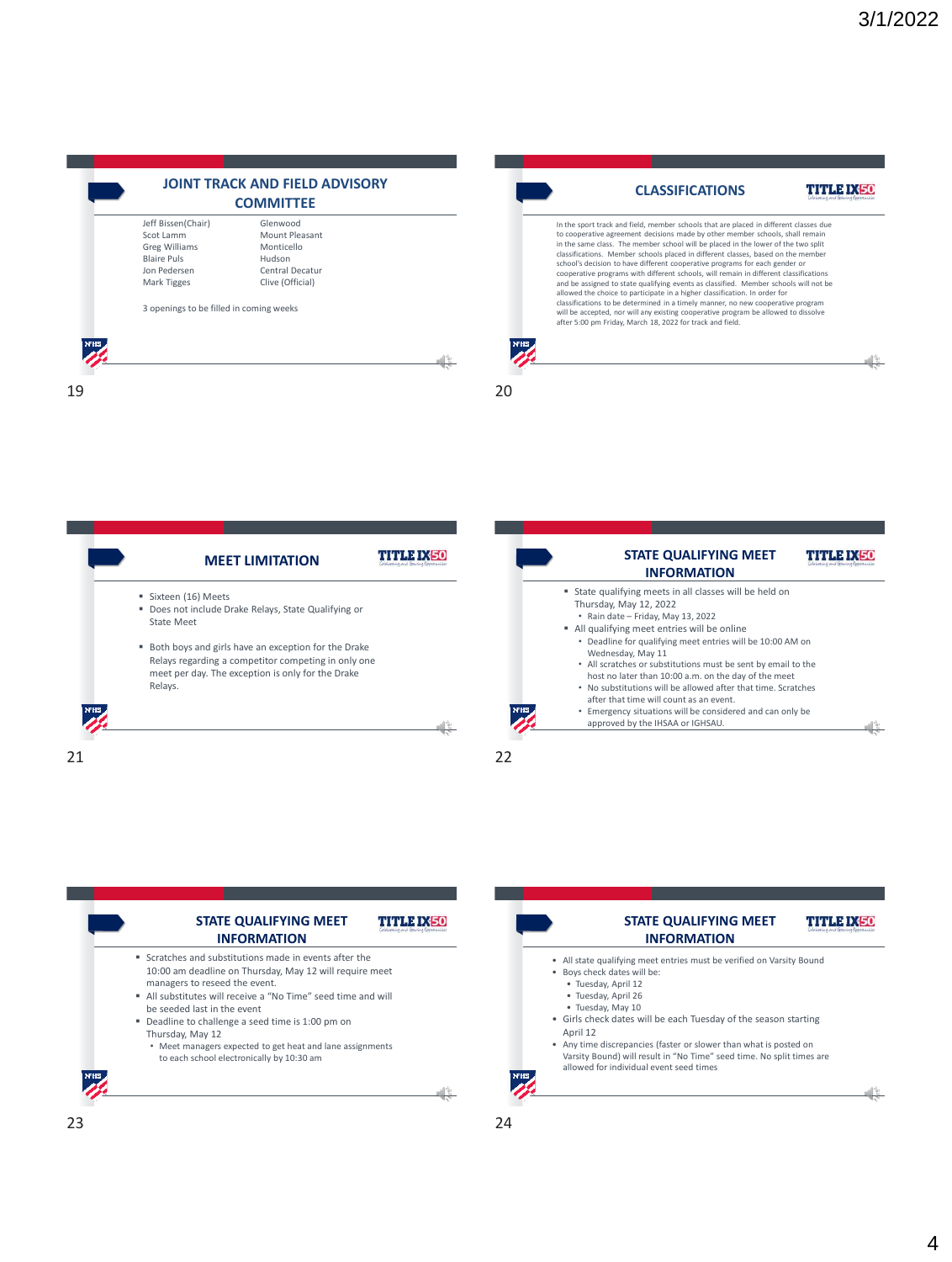









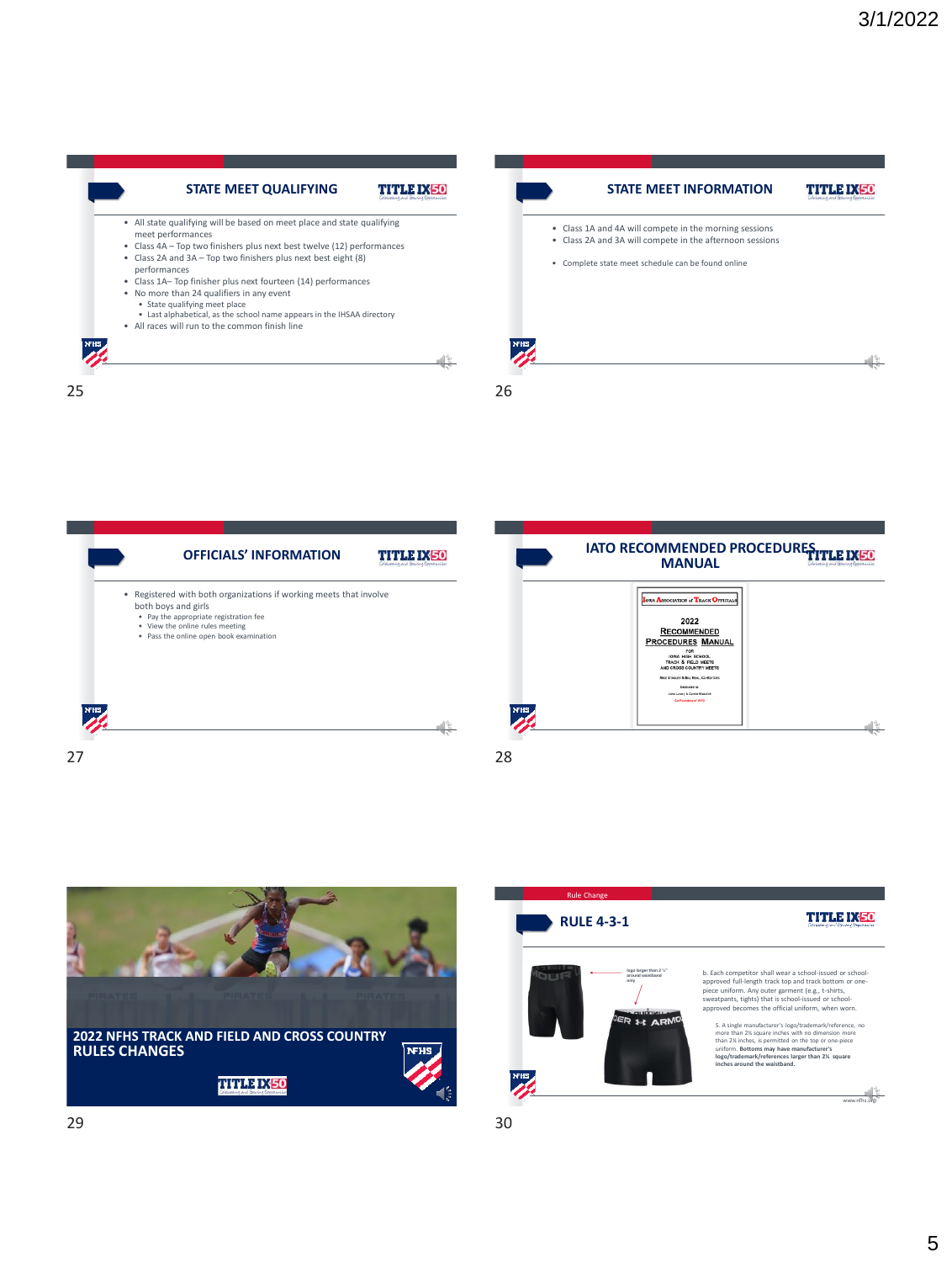









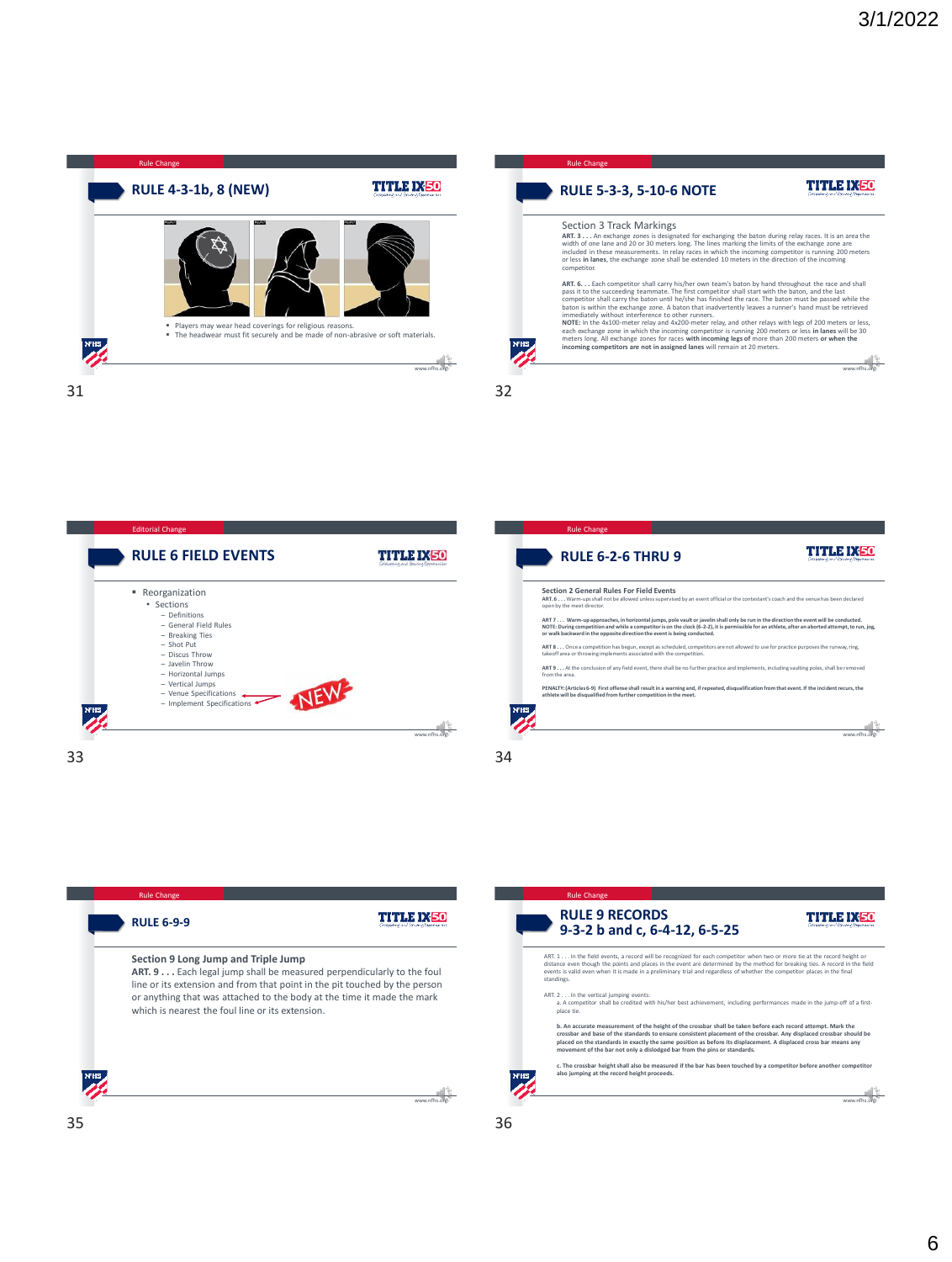